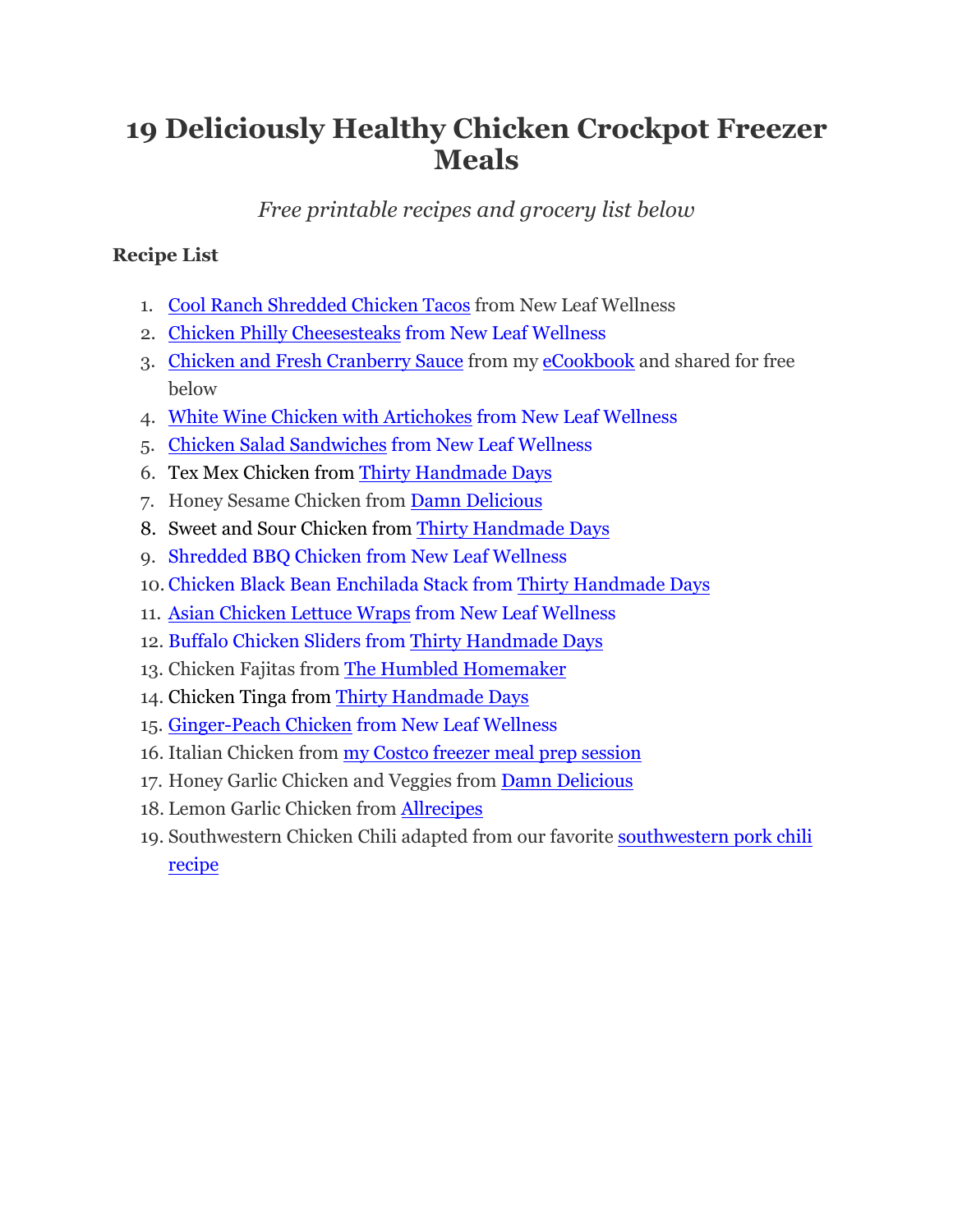# **1. Cool Ranch Shredded Chicken Tacos**

### *Recipe from [New Leaf Wellness](http://newleafwellness.biz/2016/03/30/cool-ranch-shredded-chicken-tacos-crockpot-recipe/)*

#### Yields: 6 servings

# **Ingredients**

- 2 pounds boneless skinless chicken breasts
- 3 tablespoons olive oil
- 2 tablespoons red wine vinegar
- 1 taco seasoning packet OR 1T chili powder, 1 tsp pepper, and 1/2tsp of eachsalt, ground cumin, red pepper flakes, paprika, oregano, garlic powder, onion powder
- 1 ranch seasoning packet OR 1T dried parsley, 1tsp garlic powder, 1tsp onion powder, 1tsp dried onion flakes, 3/4tsp dill, 1/2tsp pepper, 1/2 tsp salt (Traditional ranch seasoning packets also include dried buttermilk. Add 1T if you have some on-hand.)

# **Materials**

• 1 gallon-sized plastic freezer bag

# **To Freeze and Cook Later**

- 1. Label your freezer bag with the name of the recipe, cooking instructions, and "use-by" date.
- 2. To your freezer bag, add all ingredients.
- 3. Remove as much air as possible, seal, and freeze for up to three months.

# **To Cook**

- 1. Thaw freezer bag overnight in refrigerator or in the morning in water.
- 2. Add contents of freezer bag to crockpot and cook on "low" setting for 4 hours in a 6-quart crockpot or 8 hours in a 4-quart crockpot.

Serve on soft tortillas with your favorite taco toppings like shredded cheese, salsa, and guacamole.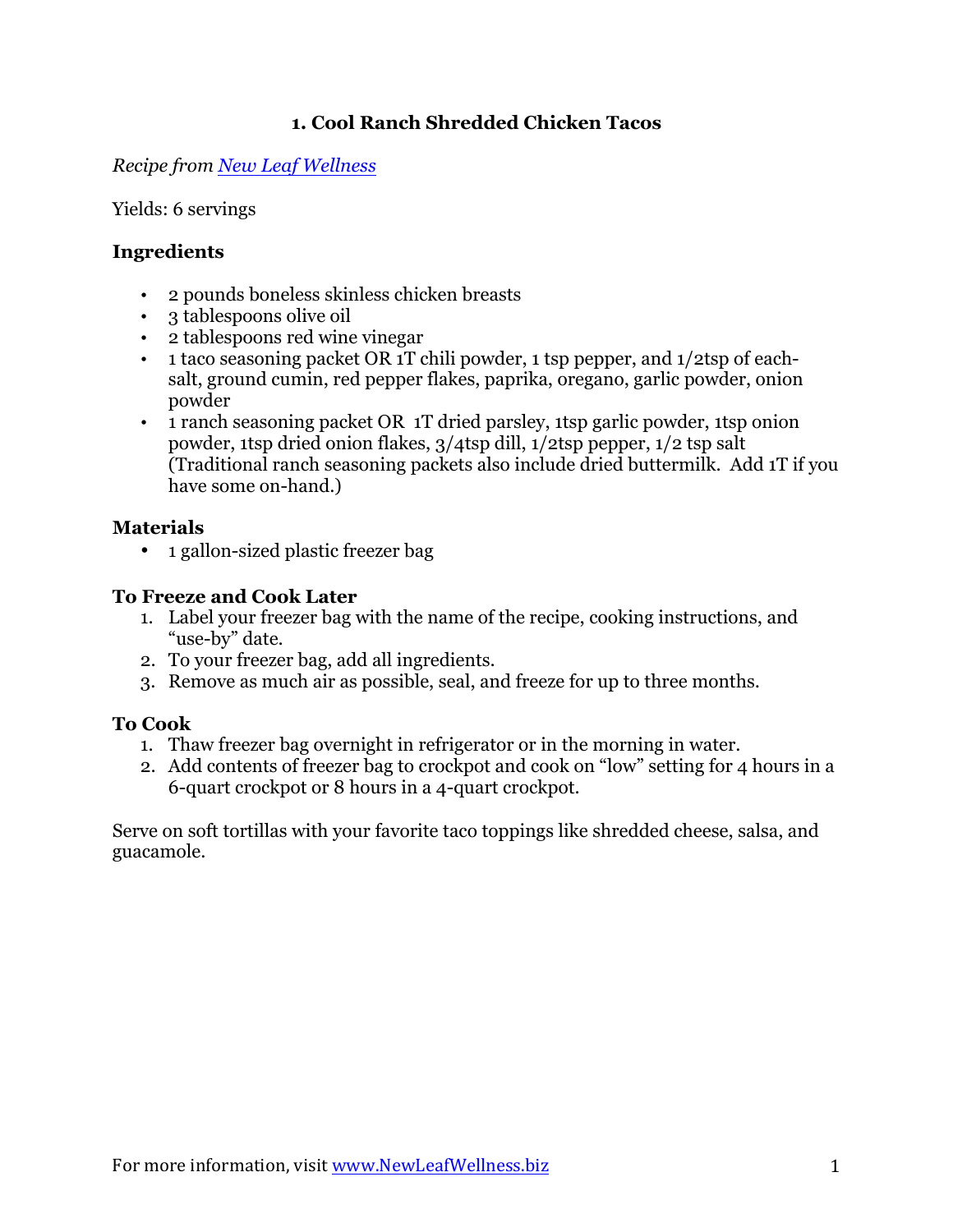# **2. Chicken Philly Cheesesteaks**

#### *Recipe from [New Leaf Wellness](http://newleafwellness.biz/2015/05/06/crockpot-chicken-philly-cheesesteak/)*

Yields: 6 servings

# **Ingredients**

- 1 cup chicken broth
- 2 pounds boneless skinless chicken breasts, cut into strips
- 1 small yellow onion, sliced
- 1 green bell pepper, cut into strips
- 1 red bell peppers, cut into strips
- $1/2$  teaspoon black pepper
- 1 clove of garlic, minced
- 3 tablespoons corn starch

# **Materials**

• 1 gallon-sized plastic freezer bag

### **To Freeze and Cook Later**

- 1. Label your freezer bag with the name of the recipe, cooking instructions, and "use-by" date.
- 2. To your freezer bag, add all ingredients.
- 3. Remove as much air as possible, seal, and freeze for up to three months.

# **To Cook**

- 1. Thaw freezer bag overnight in refrigerator or in the morning in water.
- 2. Add contents of freezer bag to crockpot and cook on "low" setting for 4 hours in a 6-quart crockpot or 8 hours in a 4-quart crockpot.

Serve on rolls topped with provolone cheese. Serve with a side of sweet potato fries.

Tip: Serve the sauce from the crockpot on the side as a dip for the sandwiches.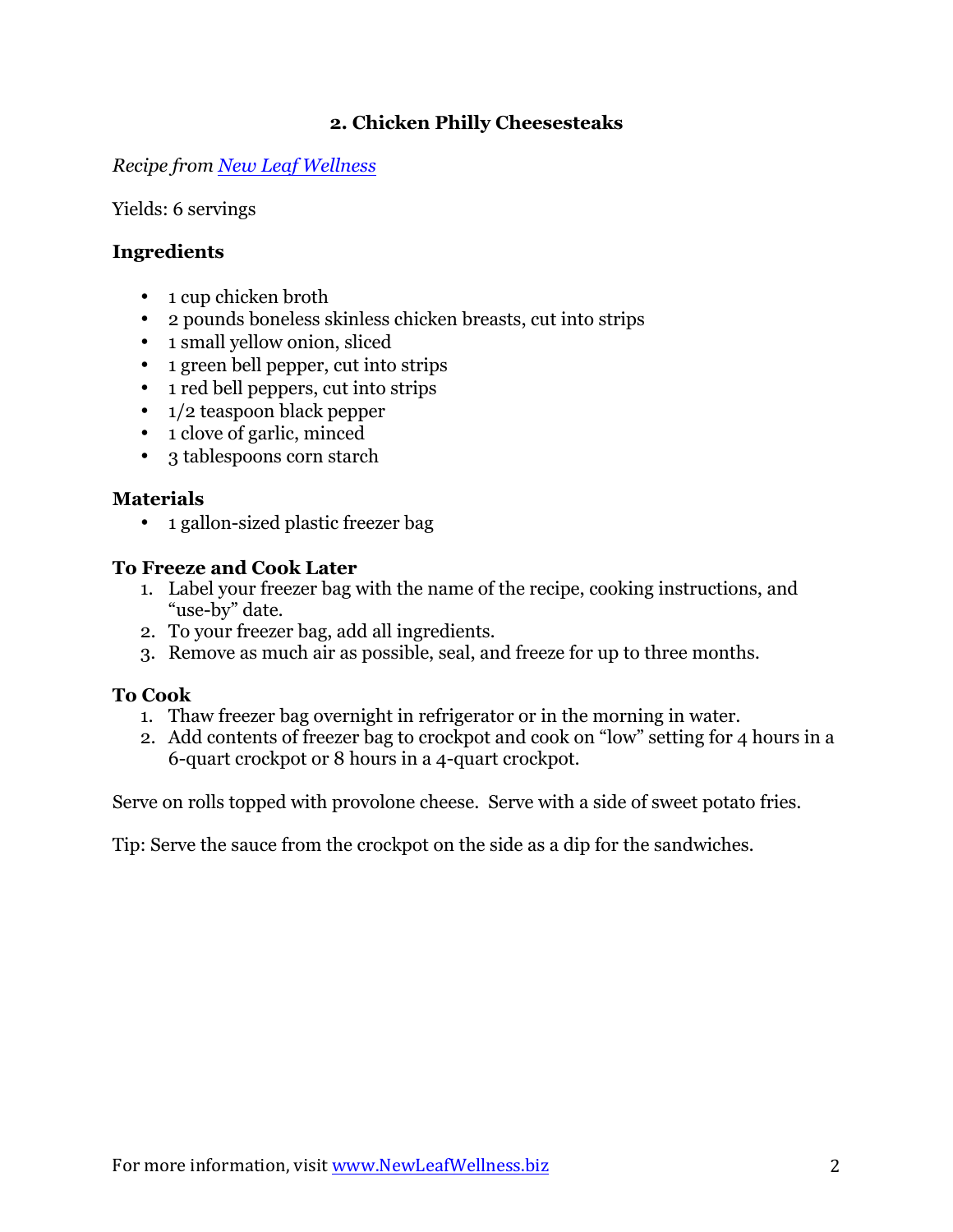# **3. Chicken and Fresh Cranberry Sauce**

# *Recipe from [New Leaf Wellness](http://www.newleafwellness.biz/)*

Yields: 6 servings

# **Ingredients**

- 2 pounds boneless skinless chicken breasts (about 6 small chicken breasts)
- 1 small yellow onion, diced (one cup)
- 12oz bag of fresh or frozen cranberries
- The zest of one navel orange
- 2 cloves garlic, minced
- 1/2 cup light brown sugar
- 2 tablespoons balsamic vinegar
- $\cdot$  1/4 cup ketchup
- 1/4 teaspoon crushed red pepper flakes

# **Materials**

• 1 gallon-sized plastic freezer bag

# **To Freeze and Cook Later**

- 1. Label your freezer bag with the name of the recipe, cooking instructions, and "use-by" date.
- 2. To your freezer bag, add all ingredients.
- 3. Remove as much air as possible, seal, and freeze for up to three months.

# **To Cook**

- 1. Thaw freezer bag overnight in refrigerator or in the morning in water.
- 2. Add contents of freezer bag to crockpot and cook on "low" setting for 4 hours in a 6-quart crockpot or 8 hours in a 4-quart crockpot.

Serve with green beans.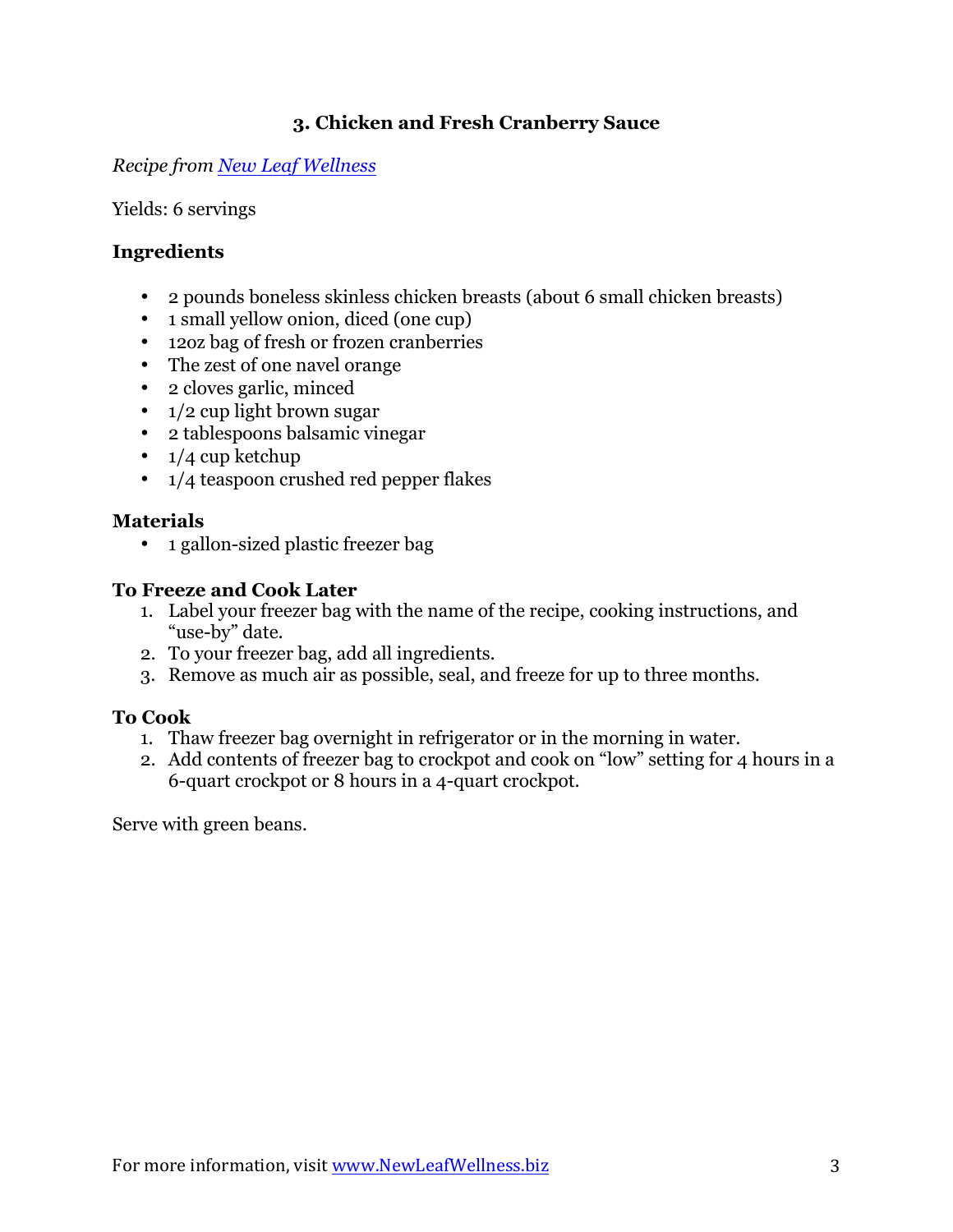# **4. White Wine Chicken with Artichokes**

*Recipe from [New Leaf Wellness](http://newleafwellness.biz/2015/05/18/crockpot-white-wine-chicken-with-artichokes/)*

Yields: 6 servings

### **Ingredients**

- 2 pounds boneless skinless chicken breasts
- 1 can of artichokes (14oz), quartered and drained
- 1 can of diced tomatoes (14.5oz), undrained
- Juice of 1 lemon
- $\cdot$  1/2 cup dry white wine
- 4 cloves of garlic, minced
- $\cdot$  1/4 cup butter
- 1 tablespoon capers (optional)
- 1 tablespoon corn starch

#### **Materials**

• 1 gallon-sized plastic freezer bag

#### **To Freeze and Cook Later**

- 1. Label your freezer bag with the name of the recipe, cooking instructions, and "use-by" date.
- 2. Tenderize chicken.
- 3. To your freezer bag, add all ingredients except corn starch.
- 4. Remove as much air as possible, seal, and freeze for up to three months.

#### **To Cook**

- 1. Thaw freezer bag overnight in refrigerator or in the morning in water.
- 2. Add contents of freezer bag to crockpot and cook on "low" setting for 4-6 hours.
- 3. Stir corn starch into mixture and cook an additional 1/2 hour on "low" setting.

Serve over spaghetti.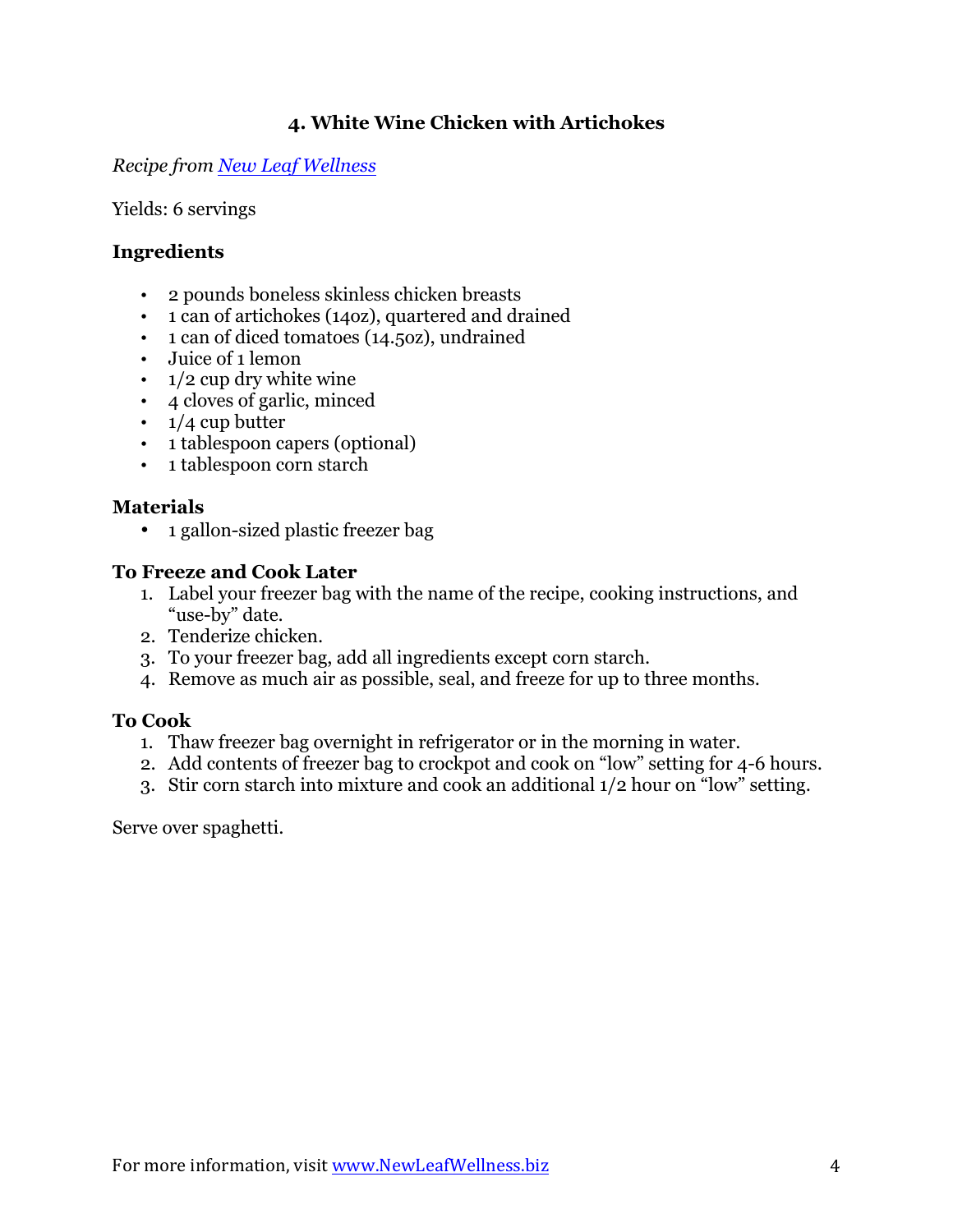# **5. Chicken Salad Sandwiches**

*Recipe from [Thirty Handmade Days](http://www.thirtyhandmadedays.com/2015/06/slow-cooker-chicken-salad-sandwiches/)*

Yields: 14 mini chicken salad sandwiches or 7 large ones

# **Ingredients**

- 2 lbs boneless skinless chicken breasts, fat trimmed
- $\frac{1}{2}$  small yellow onion, diced (1/2 cup)
- 2 ribs of celery, diced  $(1/2 \text{ cup})$
- 1.5 cups of mayonnaise (not needed until day of cooking)
- $\cdot$   $\frac{1}{4}$  teaspoon salt (not needed until day of cooking)
- $\cdot$   $\frac{1}{4}$  teaspoon pepper (not needed until day of cooking)

### **Materials**

• 1 gallon-sized plastic freezer bag

# **To Freeze and Cook Later**

- 1. Label your freezer bag with the name of the recipe, cooking instructions, and "use-by" date.
- 2. To your freezer bag, add all ingredients except mayonnaise, salt, and pepper.
- 3. Remove as much air as possible, seal, and freeze for up to three months.

# **To Cook**

- 1. Thaw freezer bag overnight in refrigerator or in the morning in water.
- 2. Add contents of freezer bag to crockpot and cook for 4 hours on "low" setting or until chicken is cooked through and tender.
- 3. Shred chicken with a fork and cool to room temperature.
- 4. Add chicken to a bowl and mix with mayonnaise, salt, and pepper.

Spoon onto croissants and serve with fresh fruit.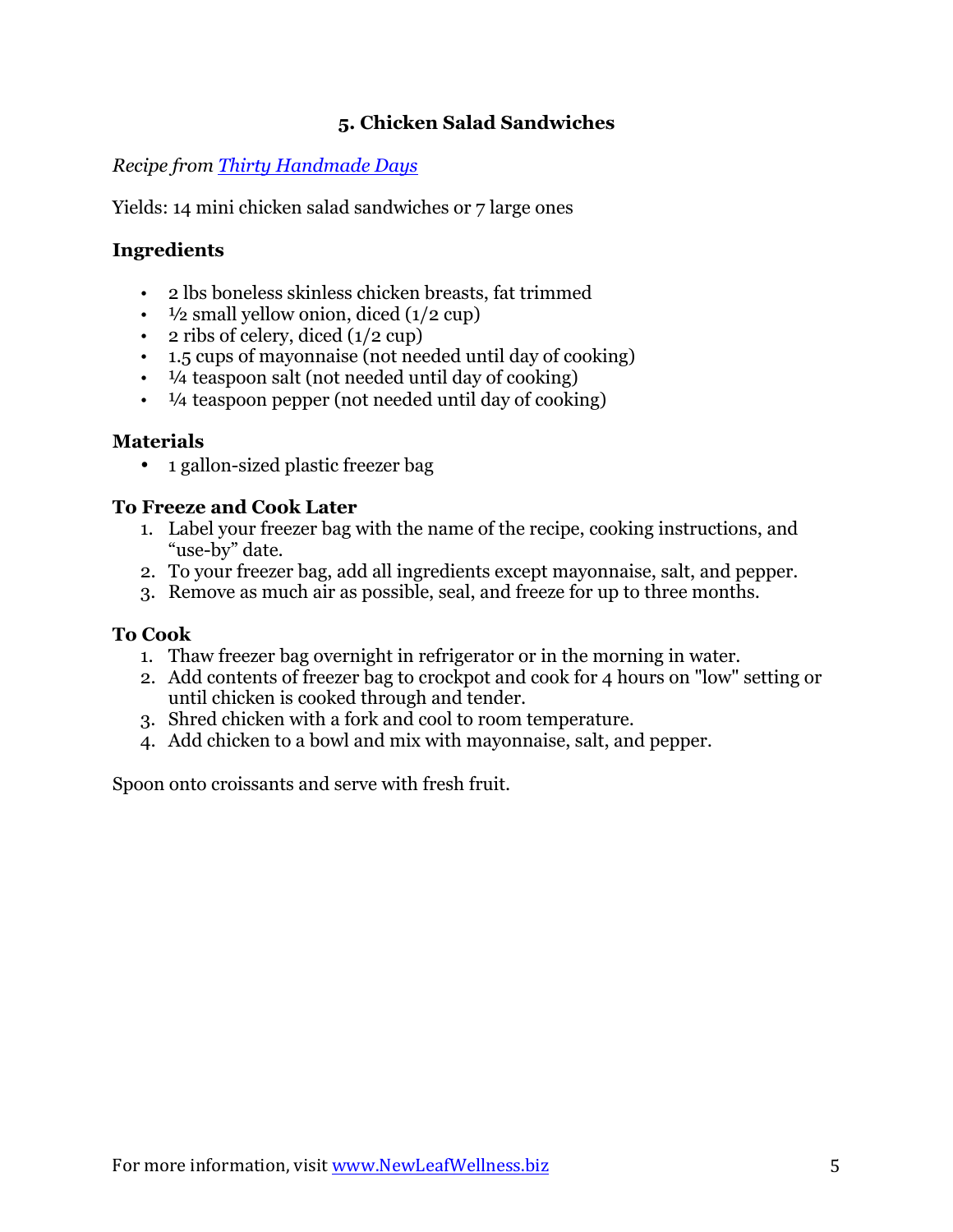# **6. Tex Mex Chicken**

*Recipe adapted from [Thirty Handmade Days](http://www.thirtyhandmadedays.com/2014/03/slow-cooker-tex-mex-chicken/)*

Yields: 6 servings

# **Ingredients**

- 2 pounds boneless skinless chicken breasts, cut into 1-inch-wide strips
- 1 taco seasoning packet OR 1T chili powder, 1 tsp pepper, and 1/2tsp of eachsalt, ground cumin, red pepper flakes, paprika, oregano, garlic powder, onion powder
- 1 green pepper, cut into 1-inch-wide strips
- 2 red peppers, cut into 1-inch-wide strips
- 2 cups frozen corn
- 16oz jar of salsa

# **Materials**

• 1 gallon-sized plastic freezer bag

# **To Freeze and Cook Later**

- 1. Label your freezer bag with the name of the recipe, cooking instructions, and "use-by" date.
- 2. To your freezer bag, add all ingredients.
- 3. Remove as much air as possible, seal, and freeze for up to three months.

# **To Cook**

- 1. Thaw freezer bag overnight in refrigerator or in the morning in water.
- 2. Add contents of freezer bag to crockpot and cook on low for 6-8 hours or high for 3-4 hours.

Serve over rice, topped with shredded cheese.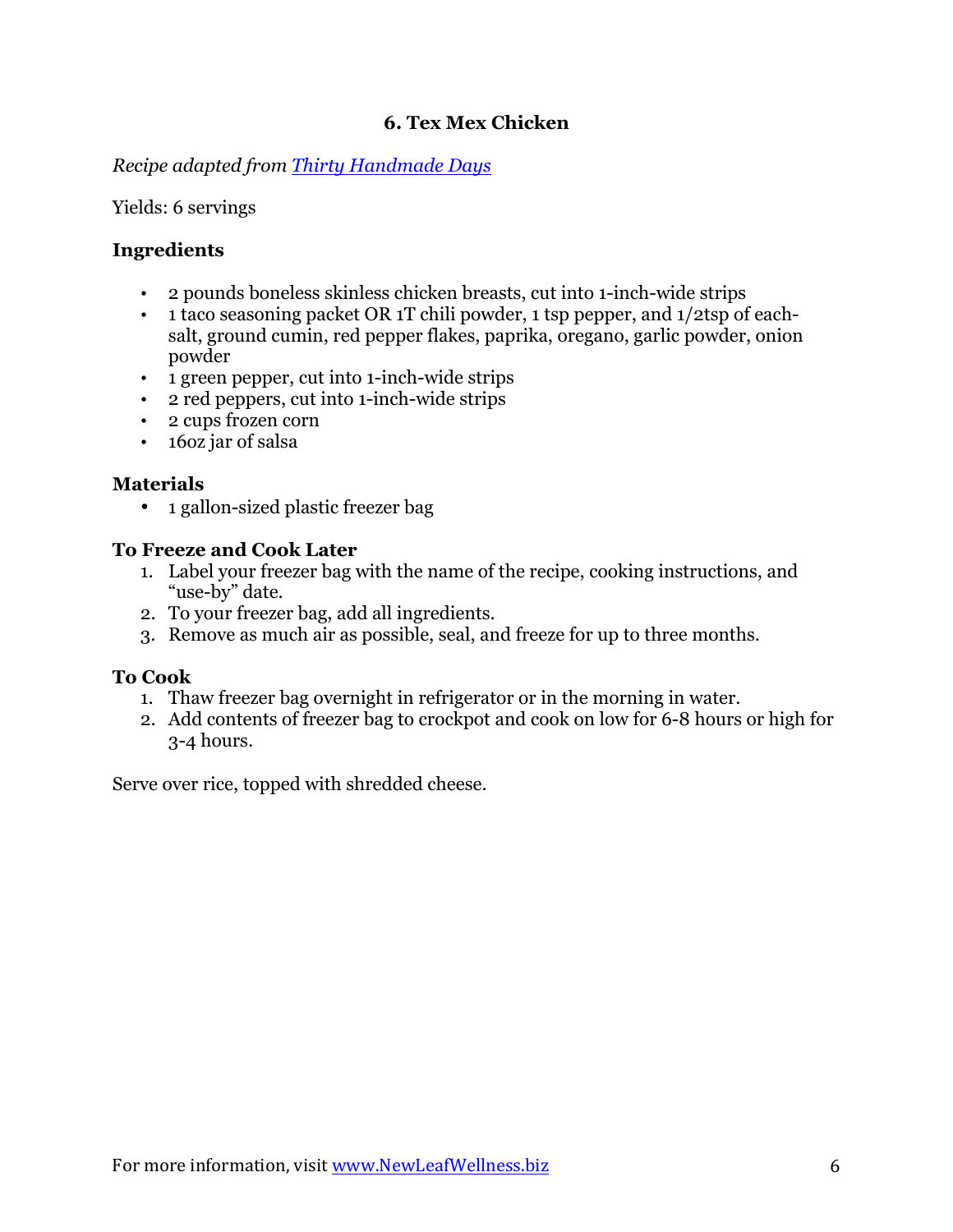# **7. Honey Sesame Chicken**

*Recipe adapted from [Damn Delicious](http://damndelicious.net/2013/11/02/slow-cooker-crockpot-honey-sesame-chicken/)*

Yields: 6 servings

# **Ingredients**

- 1 small yellow onion, diced
- 2 cloves garlic, minced
- $\cdot$  1/2 cup honey
- $\cdot$  1/2 cup low sodium soy sauce
- $\cdot$  1/4 cup ketchup
- 2 tablespoons olive oil
- 1/4 teaspoon crushed red pepper flakes
- 1/4 teaspoon pepper
- 2 pounds boneless, skinless chicken thighs

# **Materials**

• 1 gallon-sized plastic freezer bag

### **To Freeze and Cook Later**

- 1. Label your freezer bag with the name of the recipe, cooking instructions, and "use-by" date.
- 2. To your freezer bag, add all ingredients.
- 3. Remove as much air as possible, seal, and freeze for up to three months.

# **To Cook**

- 1. Thaw freezer bag overnight in refrigerator or in the morning in water.
- 2. Add contents of freezer bag to crockpot and cook on "low" setting for 4 hours in a 6-quart crockpot or 8 hours in a 4-quart crockpot.

Top with sesame seeds and serve with steamed broccoli and rice.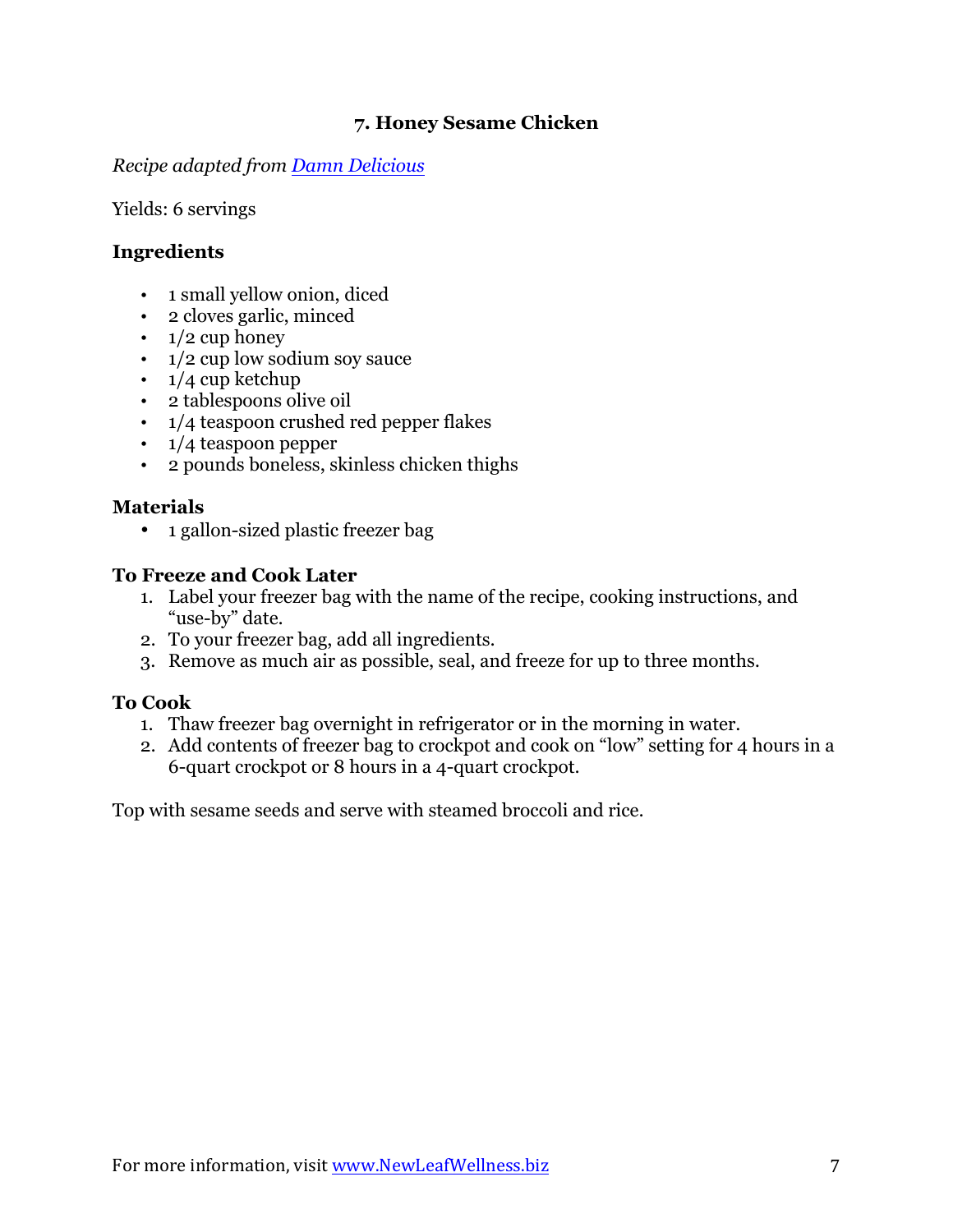### **8. Sweet & Sour Chicken**

*Recipe adapted from [Thirty Handmade Days](http://www.thirtyhandmadedays.com/2013/11/another-family-favorite-sweet-sour-chicken/)*

#### Yields: 6 servings

#### **Ingredients**

- 2 pounds boneless skinless chicken breasts
- 1 small yellow onion, chopped (one cup)
- 1 green bell pepper, chopped
- $\cdot$   $\frac{1}{2}$  cup ketchup
- 1 teaspoon garlic powder
- 1/2 teaspoon salt
- $\cdot$   $\frac{1}{2}$  teaspoon pepper
- 5 teaspoons Worcestershire sauce
- 1/4 cup light brown sugar
- 20oz can pineapple chunks in 100% juice, undrained
- 1 tablespoon cornstarch

#### **Materials**

• 1 gallon-sized plastic freezer bag

#### **To Freeze and Cook Later**

- 1. Label your freezer bag with the name of the recipe, cooking instructions, and "use-by" date.
- 2. To your freezer bag, add all ingredients.
- 3. Remove as much air as possible, seal, and freeze for up to three months.

#### **To Cook**

- 1. Thaw freezer bag overnight in refrigerator or in the morning in water.
- 2. Add contents of freezer bag to crockpot and cook on "low" setting for 4 hours in a 6-quart crockpot or 8 hours in a 4-quart crockpot.

Serve over rice.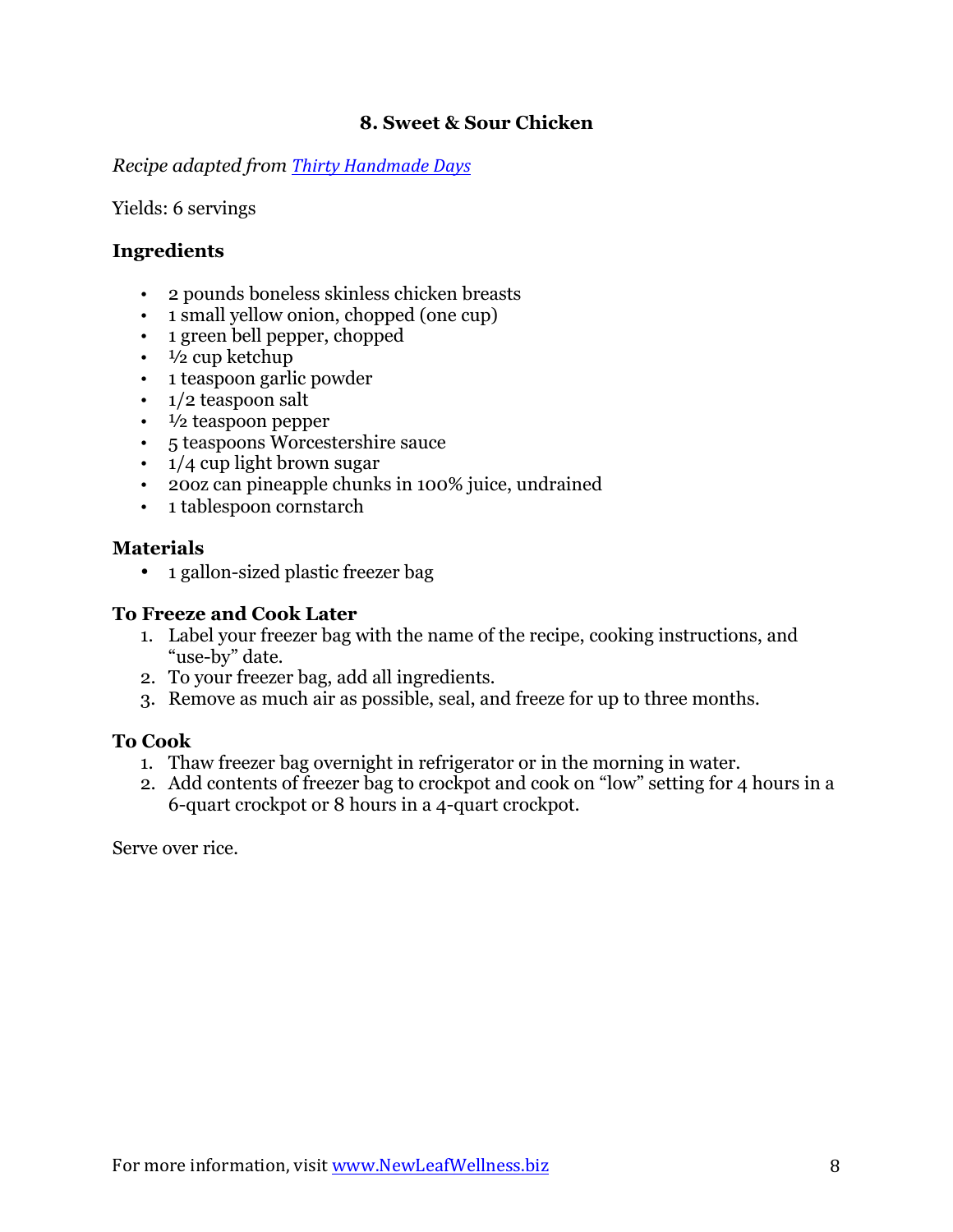# **9. Shredded BBQ Chicken**

*Recipe from [New Leaf Wellness](https://newleafwellness.biz/2013/06/06/easy-healthy-slow-cooker-recipes/)*

Yields: 6 servings

# **Ingredients**

- 2 pound boneless, skinless chicken breasts
- 2 cups ketchup (I like Simply Heinz)
- 4 tablespoons Worcestershire Sauce
- 3 tablespoons light brown sugar
- 2 tablespoons chili powder
- 1 tablespoon hot sauce
- 1 tablespoon curry powder

# **Materials**

• 1 gallon-sized plastic freezer bag

### **To Freeze and Cook Later**

- 1. Label your freezer bag with the name of the recipe, cooking instructions, and "use-by" date (which will be three months from the prep date).
- 2. Add all ingredients to your freezer bag.
- 3. Remove as much air as possible, seal, and freeze.

# **To Cook**

- 1. Thaw freezer bag overnight in refrigerator or in water in the morning.
- 2. Add contents of freezer bag to crockpot and cook on "low" setting for 4 hours in a 6-quart crockpot or 8 hours in a 4-quart crockpot.
- 3. Shred chicken and return to slow cooker to mix with remaining BBQ sauce.

Serve on sandwich rolls with a salad.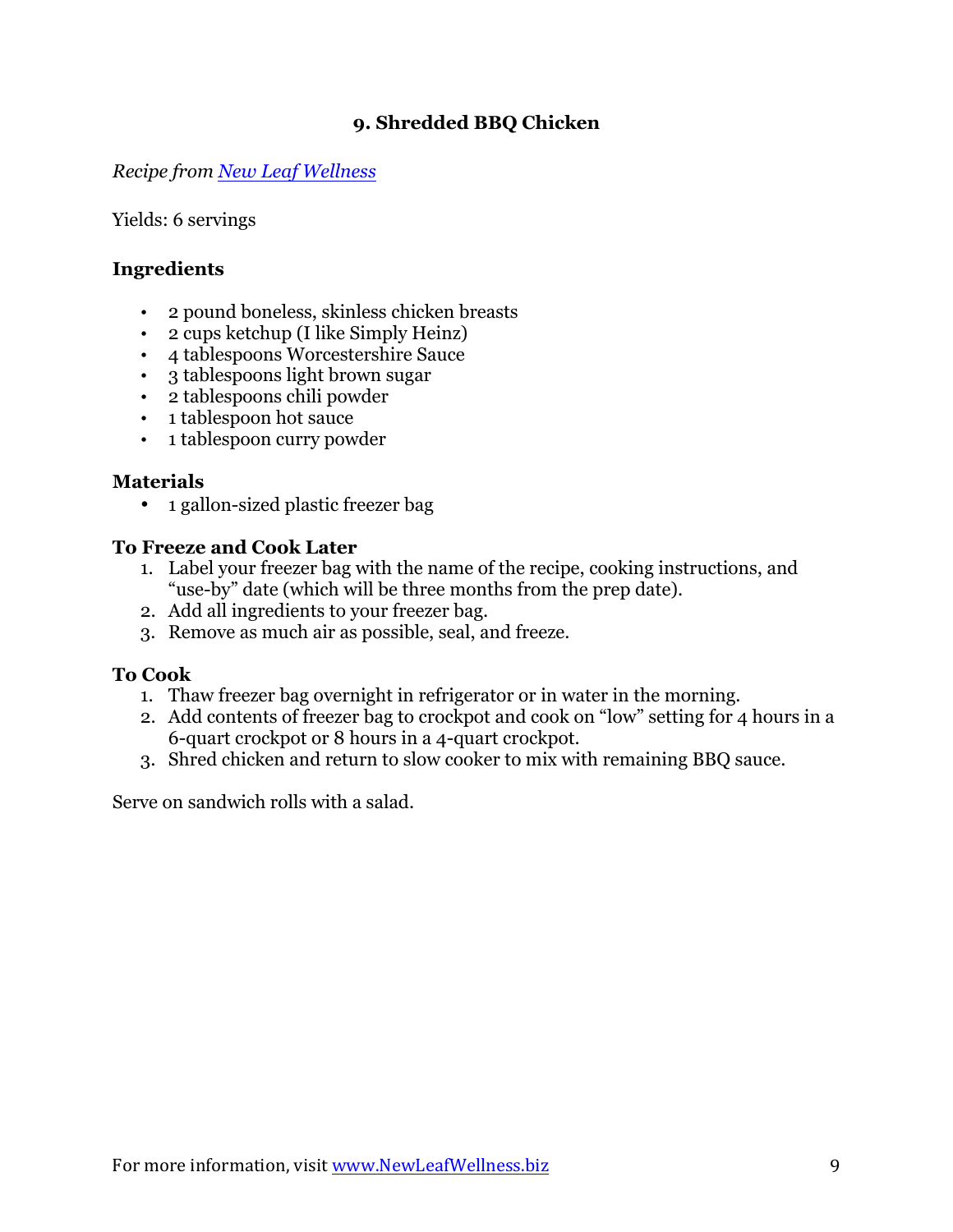# **10. Chicken Black Bean Enchilada Stack**

*Recipe adapted from [Thirty Handmade Days](http://www.thirtyhandmadedays.com/2015/07/chicken-black-bean-enchilada-stack/)*

Yields: 6 servings

# **Ingredients**

- 2 lbs. boneless, skinless chicken breasts
- 2 cans black beans (15 oz), rinsed and drained
- 12oz sour cream
- 8oz cheddar cheese, shredded (about 2 cups) and divided
- 4 oz can of diced green chiles
- 2 teaspoons cumin
- $\cdot$   $\frac{1}{2}$  teaspoon black pepper
- 12 corn tortillas, cut into 2-inch strips

# **Materials**

- 1 gallon-sized plastic freezer bag
- 1 quart-sized plastic freezer bag

### **To Freeze and Cook Later**

- 1. Label your freezer bag with the name of the recipe, cooking instructions, and "use-by" date (which will be three months from the prep date).
- 2. Add 1 cup cheese to quart-sized freezer bag.
- 3. In a large bowl, combine all ingredients except tortillas.
- 4. Fill gallon-sized freezer bag in this order:
	- a. Tortillas
	- b. Chicken mixture
- 5. Remove as much air as possible, seal, and freeze both bags.

# **To Cook**

- 1. Thaw freezer bag overnight in refrigerator or in water in the morning.
- 2. Add contents of freezer bag to crockpot and cook on "low" setting for 4-6 hours. (Leave cheese in refrigerator.)
- 3. Top with shredded cheese and an additional 15 minutes or until melted.

Serve with rice.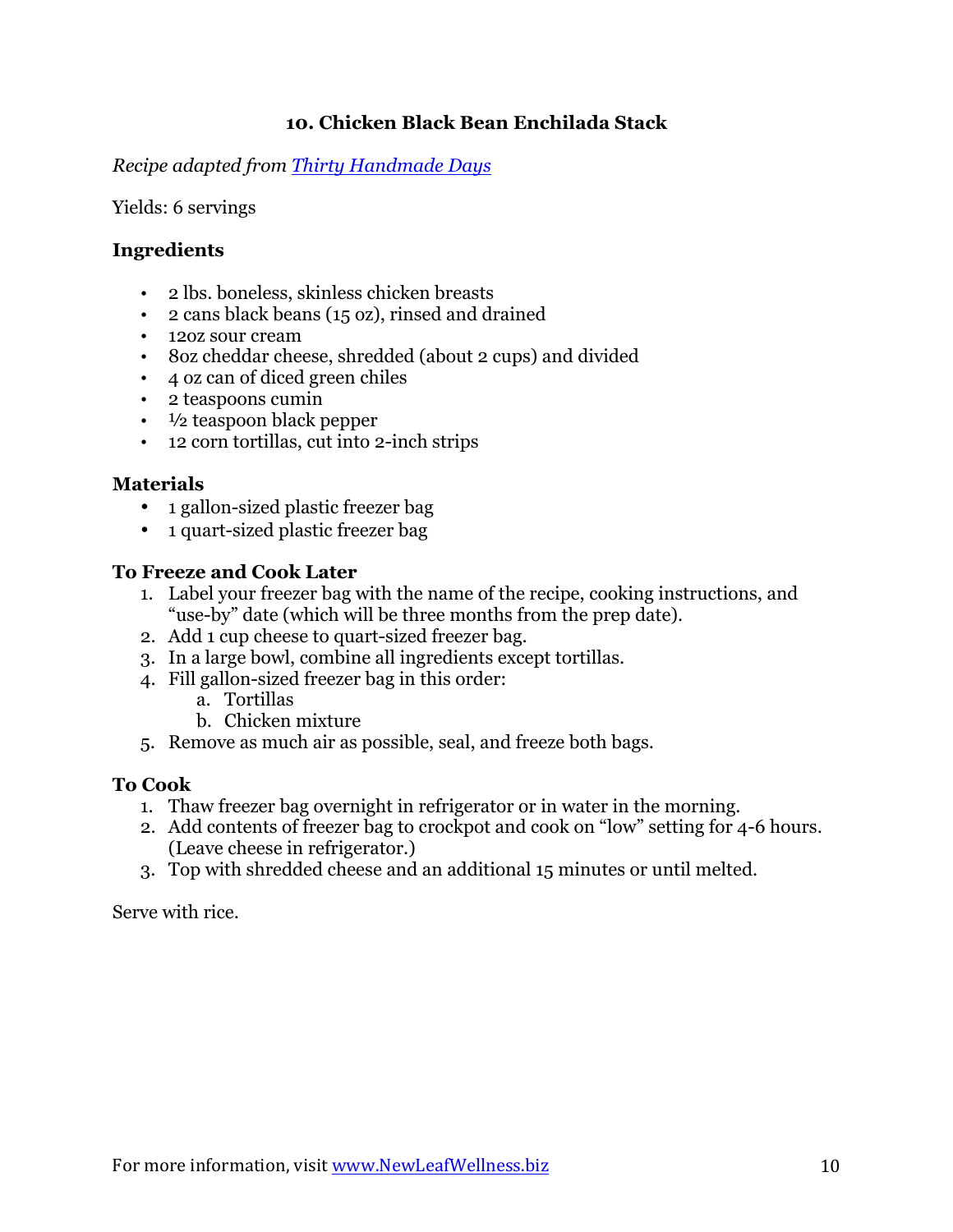# **11. Asian Chicken Lettuce Wraps**

*Recipe from [New Leaf Wellness](http://newleafwellness.biz/2015/06/16/slow-cooker-asian-chicken-lettuce-wraps/)*

Yields: 6 servings

# **Ingredients**

- 2 pounds of ground chicken (you can also substitute ground beef or ground turkey when they're on sale at the grocery store)
- 1 medium-sized red bell pepper, diced
- 2 large carrots, grated (about 1/4 pound or 1 cup)
- 4 cloves garlic, minced
- 1/4 cup low-sodium soy sauce
- $\cdot$  1/4 cup ketchup
- 1 tablespoon honey
- 1/4 teaspoon crushed red pepper flakes

# **Materials**

• 1 gallon-sized plastic freezer bag

### **To Freeze and Cook Later**

- 1. Label your freezer bag with the name of the recipe, cooking instructions, and "use-by" date.
- 2. To your freezer bag, add all ingredients.
- 3. Remove as much air as possible, seal, and freeze for up to three months.

# **To Cook**

- 1. Thaw freezer bag overnight in refrigerator or in the morning in water.
- 2. Add contents of freezer bag to crockpot and cook on "low" setting for 4-6 hours or until chicken is tender.
- 3. Break apart chicken and serve.

Serve on big pieces of iceberg or Boston bibb lettuce.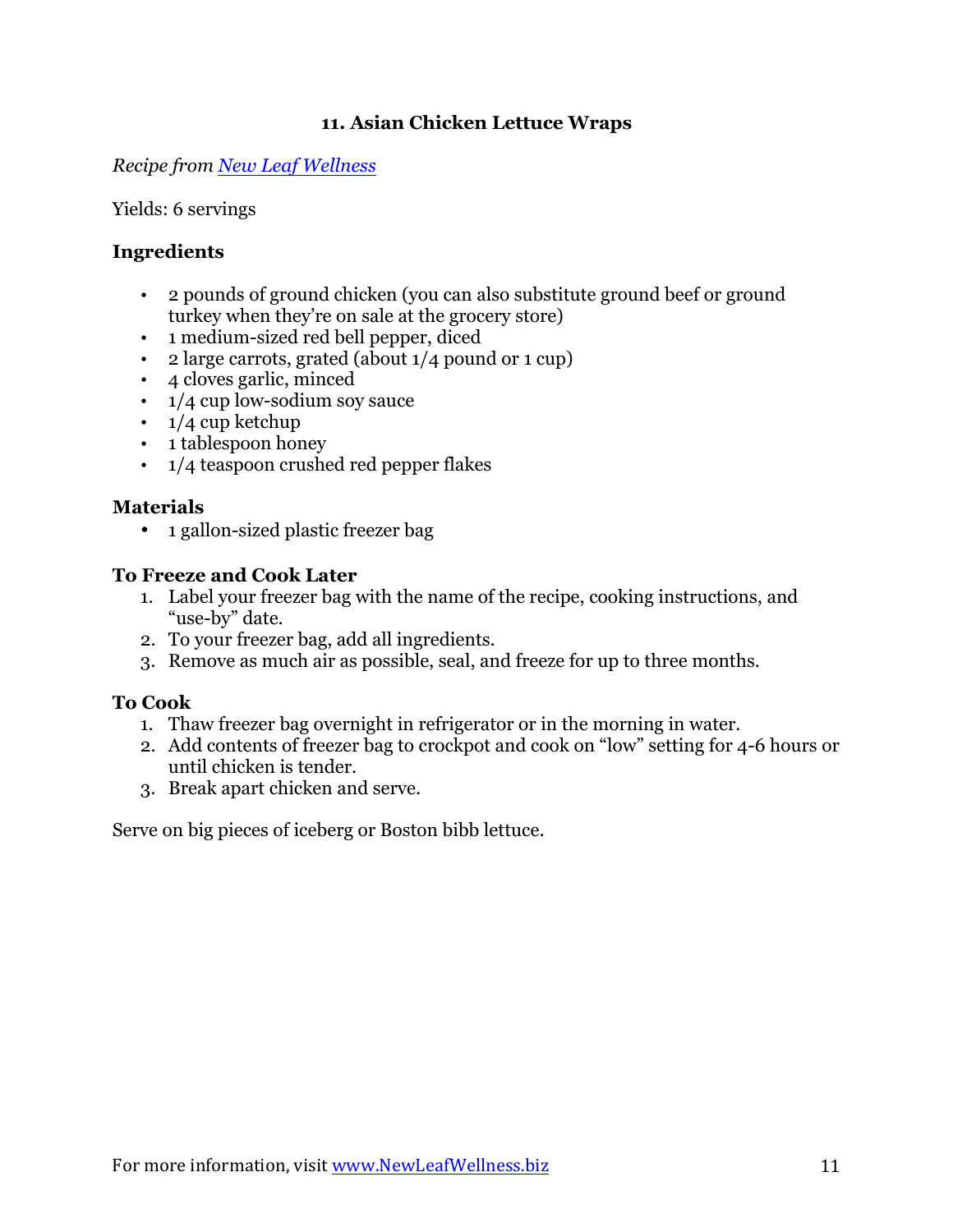# **12. Buffalo Chicken Sliders**

*Recipe adapted from [Thirty Handmade Days](http://www.thirtyhandmadedays.com/2014/11/crock-pot-buffalo-chicken-sliders/)*

Yields: 20 slider-sized sandwiches

# **Ingredients**

- 2 pounds boneless skinless chicken breasts
- 6 oz can tomato paste
- 1/2 cup hot sauce
- 1 ranch seasoning packet OR 1T dried parsley, 1tsp garlic powder, 1tsp onion powder, 1tsp dried onion flakes, 3/4tsp dill, 1/2tsp pepper, 1/2 tsp salt (Traditional ranch seasoning packets also include dried buttermilk. Add 1T if you have some on-hand.)
- 2 tablespoons red wine vinegar
- 2 tablespoons butter

# **Materials**

• 1 gallon-sized plastic freezer bag

### **To Freeze and Cook Later**

- 1. Label your freezer bag with the name of the recipe, cooking instructions, and "use-by" date.
- 2. To your freezer bag, add all ingredients.
- 3. Remove as much air as possible, seal, and freeze for up to three months.

# **To Cook**

- 1. Thaw freezer bag overnight in refrigerator or in the morning in water.
- 2. Add contents of freezer bag to crockpot and cook on low for 6-7 hours or on high for 4 hours.
- 3. Shred chicken.

Serve on buns with cheddar cheese and a side of carrot and celery sticks.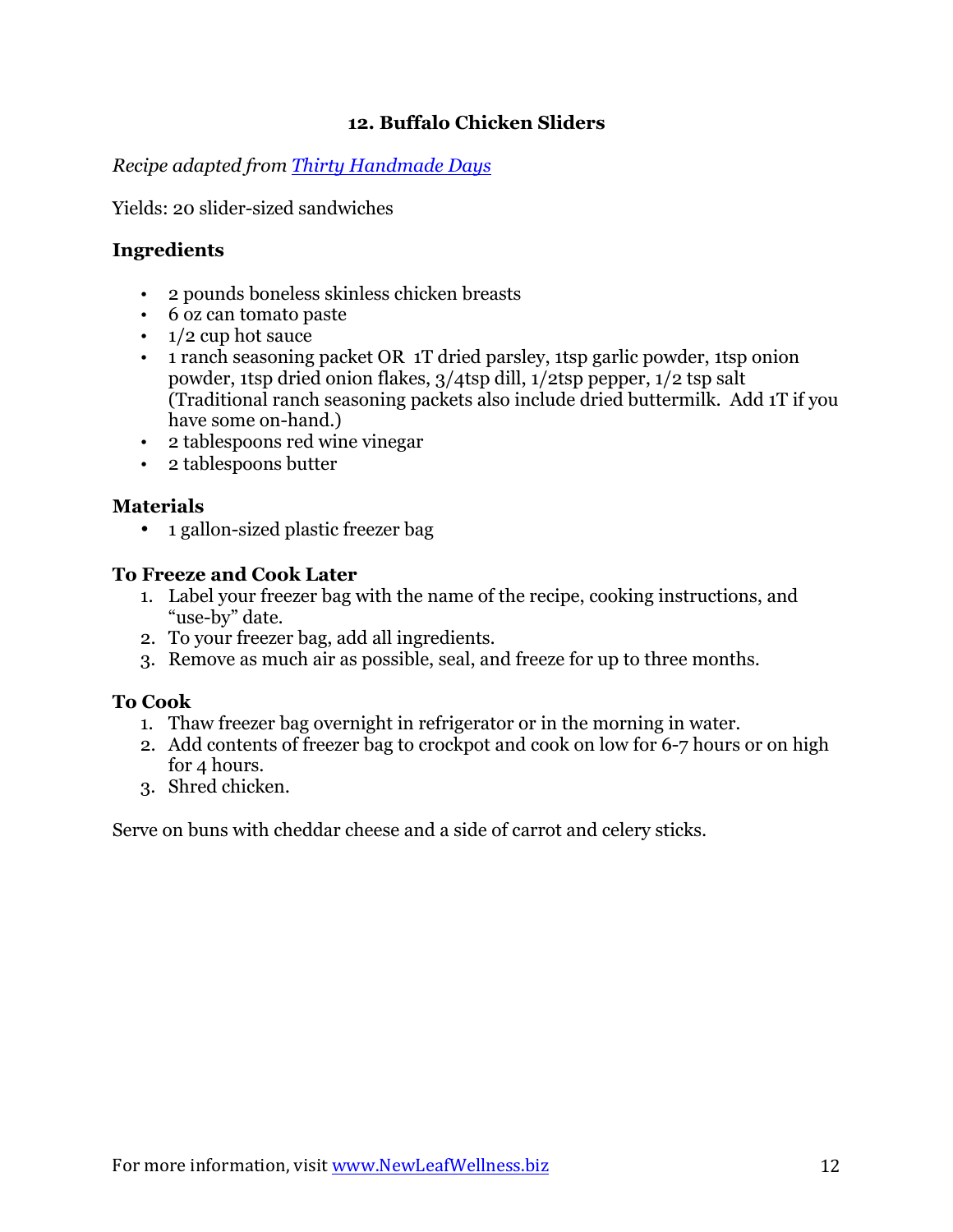# **13. Chicken Fajitas**

*Recipe adapted* from *[The Humbled Homemaker](http://thehumbledhomemaker.com/2015/04/freezer-crockpot-chicken-fajitas)*

Yields: 6 servings

# **Ingredients**

- 2 pounds of boneless skinless chicken breasts, fat trimmed and sliced
- 2 red bell peppers, sliced
- 1 small yellow onion, peeled and sliced
- 2 cloves of garlic, minced
- 1 tablespoon honey
- the juice from one lime (You can substitute 1 tablespoon apple cider vinegar)
- 1 tablespoon chili powder
- 2 teaspoons cumin
- 1 teaspoon paprika
- 1/4 teaspoon crushed red pepper flakes

# **Materials**

• 1 gallon-sized plastic freezer bag

#### **To Freeze and Cook Later**

- 1. Label your freezer bag with the name of the recipe, cooking instructions, and "use-by" date (which will be three months from the prep date).
- 2. Add all ingredients to your freezer bag.
- 3. Remove as much air as possible, seal, and freeze.

#### **To Cook**

- 1. Thaw freezer bag overnight in refrigerator or in water in the morning.
- 2. Add contents of freezer bag to crockpot and cook on "low" setting for 4 hours in a 6-quart crockpot or 8 hours in a 4-quart crockpot.
- 3. Shred chicken and serve with cooked onions and peppers.

Serve on soft tortillas or rice with your favorite fajitas toppings like shredded lettuce, cheese, and guacamole.

Tip: You can also cook these in a frying pan on your stovetop.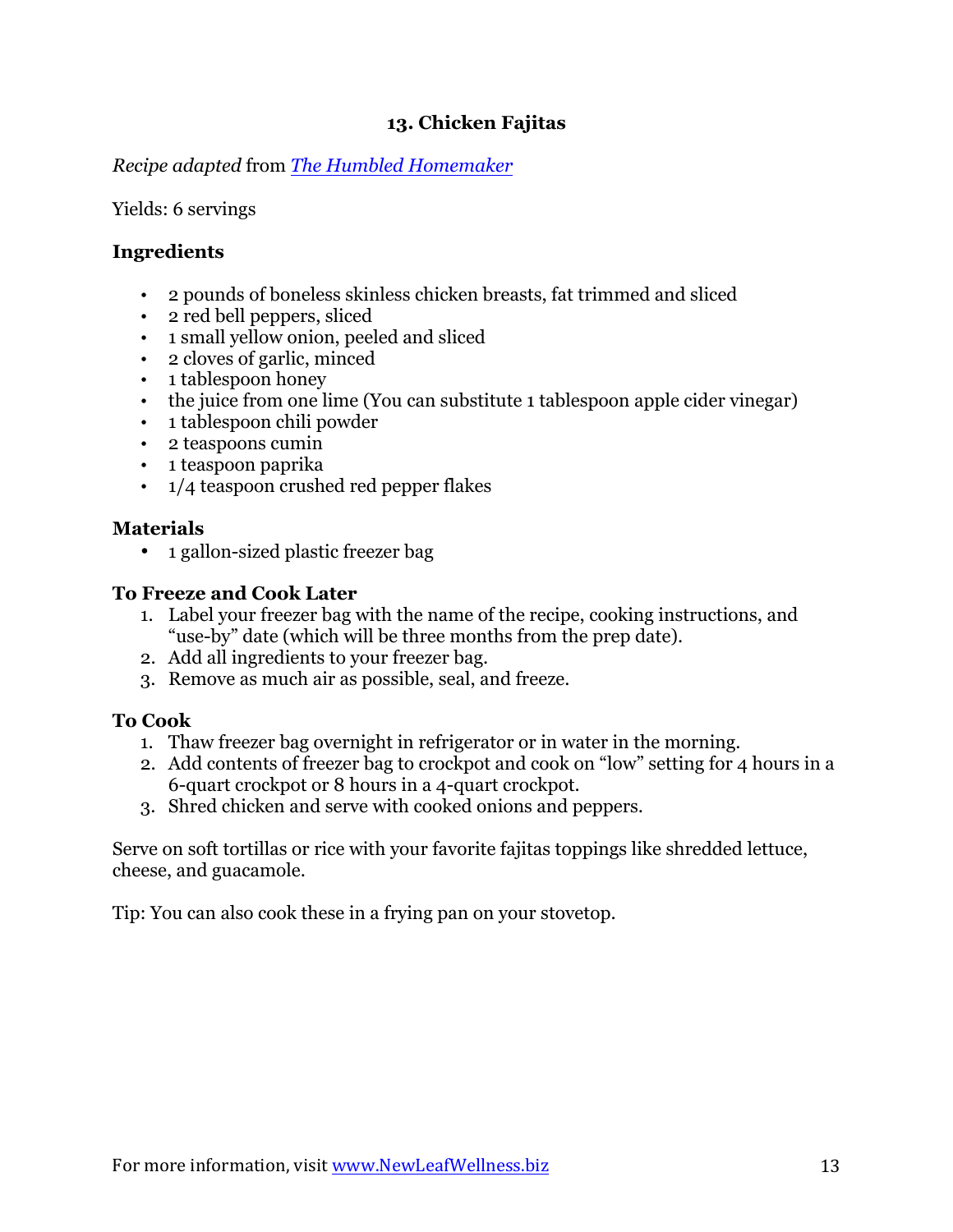# **14. Chicken Tinga**

*Recipe adapted from [Thirty Handmade Days](http://www.thirtyhandmadedays.com/2014/02/crockpot-chicken-tinga/)*

Yields: 6 servings

# **Ingredients**

- 2 lbs. boneless, skinless chicken breasts (pork shoulder is also delicious)
- 1 small yellow onion, chopped (about 1 cup)
- 8 cloves of garlic, minced
- 2 (14.5 oz) cans of roasted diced tomatoes, drained
- 2 (14.5 oz) cans of tomato sauce
- 3-4 chipotle peppers (in adobe sauce)
- 1 teaspoon dried oregano
- $\cdot$   $\frac{1}{2}$  teaspoon cinnamon
- $\cdot$   $\frac{1}{8}$  teaspoon ground cloves
- 2 tablespoons light brown sugar
- 1/4 teaspoon salt
- 1/4 teaspoon pepper

### **Materials**

• 1 gallon-sized plastic freezer bag

# **To Freeze and Cook Later**

- 1. Label your freezer bag with the name of the recipe, cooking instructions, and "use-by" date (which will be three months from the prep date).
- 2. Add all ingredients to your freezer bag.
- 3. Remove as much air as possible, seal, and freeze.

# **To Cook**

- 1. Thaw freezer bag overnight in refrigerator or in water in the morning.
- 2. Add contents of freezer bag to crockpot and cook on high for 8 hours or low for 4 hours.

Serve over hot rice or with warm tortillas, topped with chopped fresh cilantro (optional) and cheddar cheese.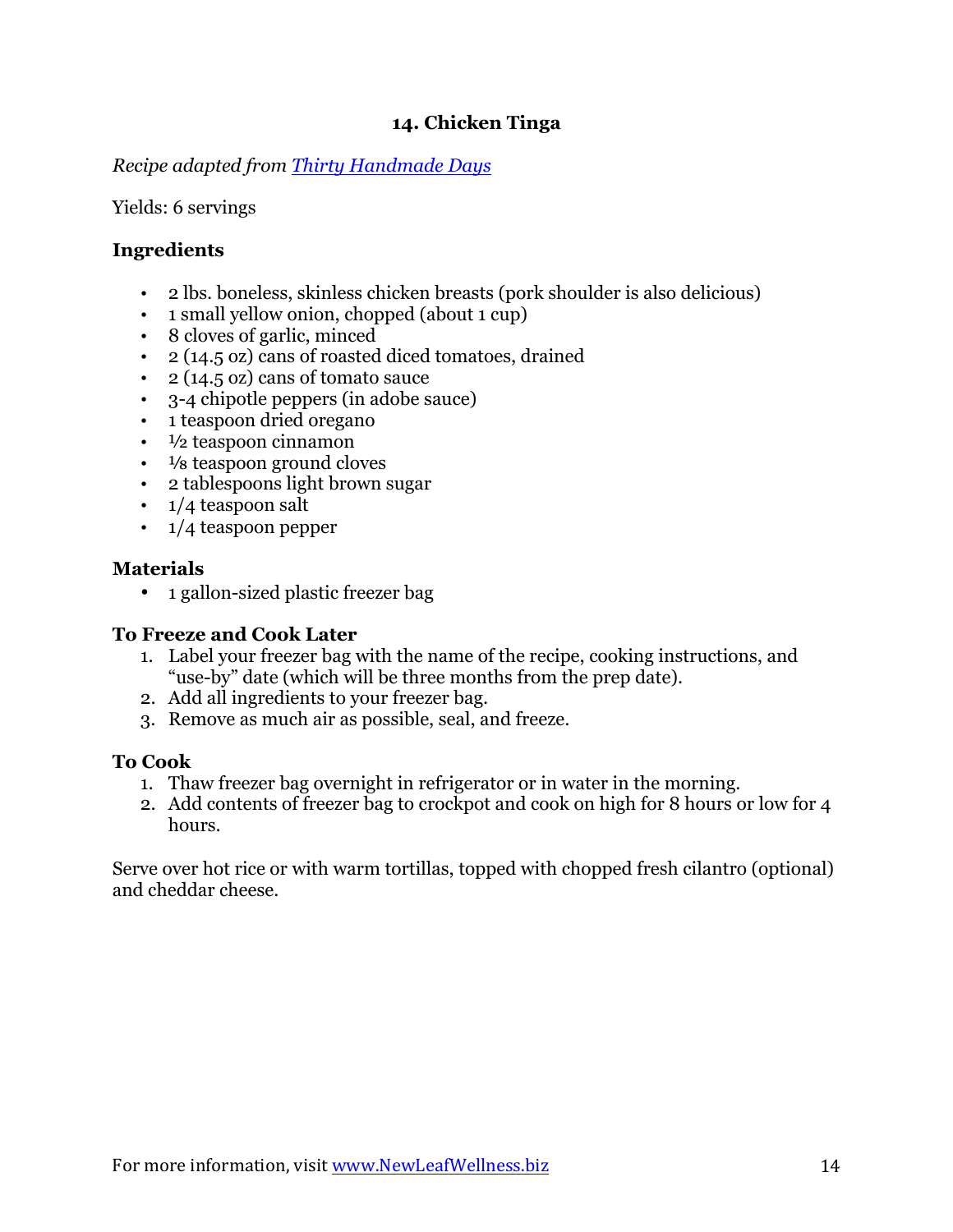# **15. Ginger-Peach Chicken**

*Recipe from [New Leaf Wellness](http://newleafwellness.biz/2014/04/09/slow-cooker-ginger-peach-chicken/)*

Yields: 6 servings

# **Ingredients**

- 2 pounds boneless, skinless chicken thighs (Chicken breasts also taste great)
- 1 cup peach jam
- 1 tablespoon low-sodium soy sauce
- 1-inch fresh ginger root, peeled and grated (If you buy a large root, you can freeze whatever is left over. I place the leftover root whole in my freezer.)
- 3 cloves garlic, peeled and minced

# **Materials**

• 1 gallon-sized plastic freezer bag

#### **To Freeze and Cook Later**

- 1. Label your freezer bag with the name of the recipe, cooking instructions, and "use-by" date.
- 2. Add all ingredients to your freezer bag.
- 3. Remove as much air as possible, seal, and freeze.

#### **To Cook**

- 1. Thaw freezer bag overnight in refrigerator or in water in the morning.
- 2. Add contents of freezer bag to crockpot and cook on "low" setting for 4 hours in a 6-quart crockpot or 8 hours in a 4-quart crockpot.

Serve with steamed broccoli and rice.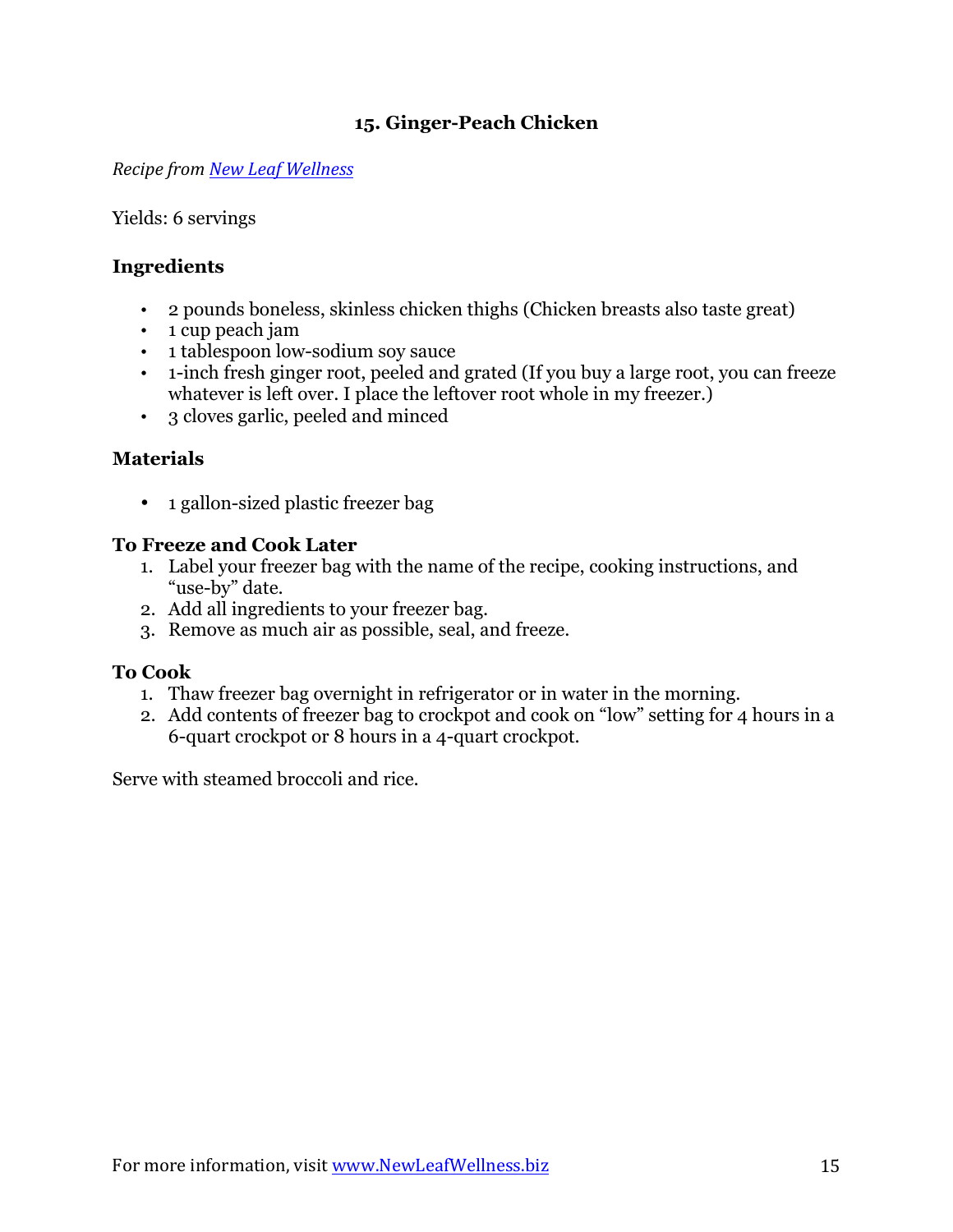# **16. Italian Chicken**

*Recipe from [New Leaf Wellness](http://newleafwellness.biz/2015/03/30/organic-crockpot-freezer-meals-from-costco-10-meals-in-60-minutes/)*

Yields: 6 servings

# **Ingredients**

- 1 small yellow onion, diced
- 5oz fresh baby spinach
- 2 cans of tomato sauce (15oz each)
- 2 cloves of garlic, minced
- $\cdot$  1/4 cup honey
- 2 tablespoons olive oil
- 1 tablespoon Italian seasonings
- 1/2 teaspoon salt
- 1/4 teaspoon ground black pepper
- 1/4 teaspoon crushed red pepper flakes
- 2 pounds boneless, skinless chicken breasts

#### **Materials**

• 1 gallon-sized plastic freezer bag

#### **To Freeze and Cook Later**

- 1. Label your freezer bag with the name of the recipe, cooking instructions, and "use-by" date.
- 2. Add all ingredients to your freezer bag.
- 3. Remove as much air as possible, seal, and freeze.

# **To Cook**

- 1. Thaw freezer bag overnight in refrigerator or in water in the morning.
- 2. Add contents of freezer bag to crockpot and cook on "low" setting for 4 hours in a 6-quart crockpot or 8 hours in a 4-quart crockpot.

Serve over spaghetti.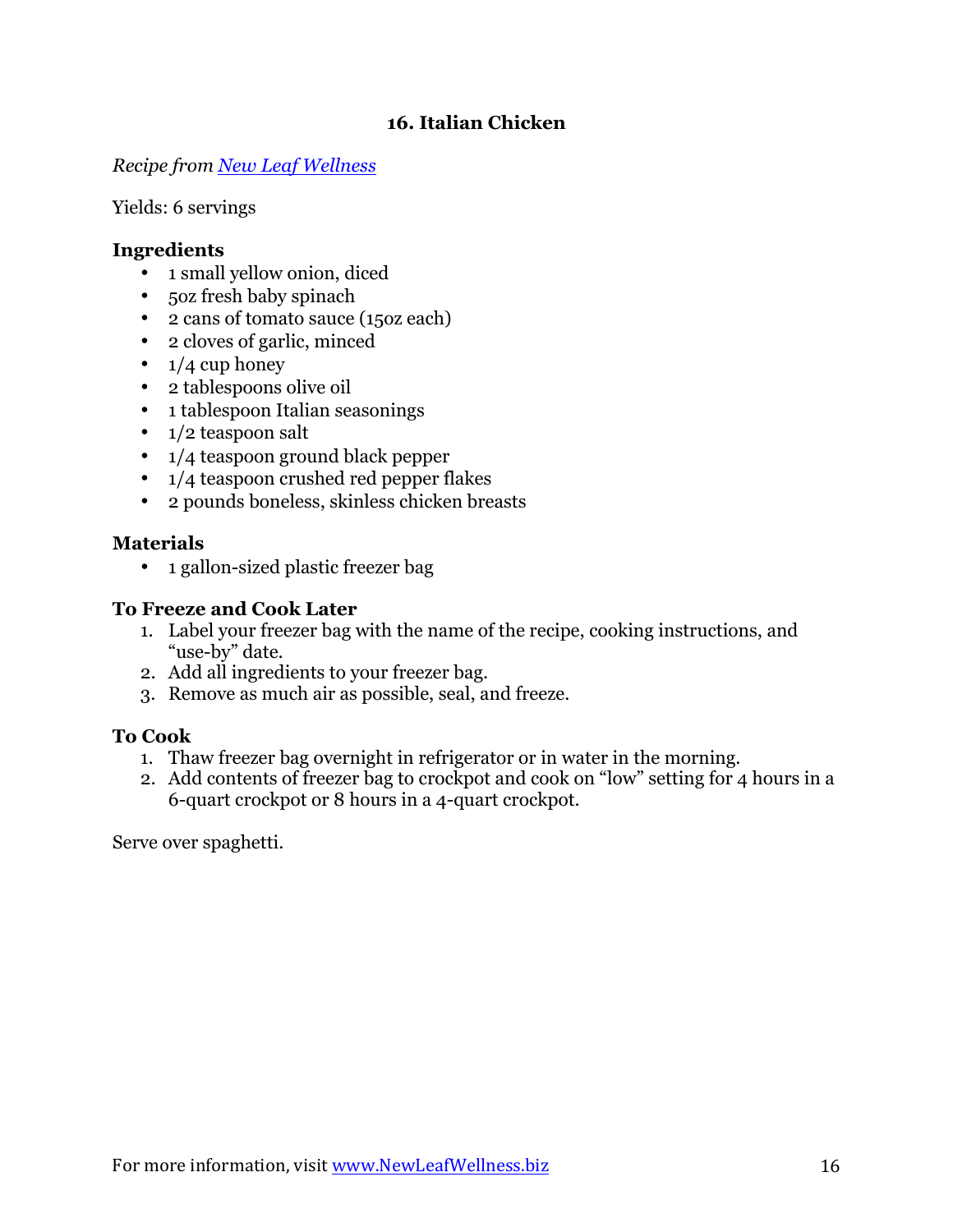# **17. Honey Garlic Chicken and Veggies**

*Recipe adapted from [Damn Delicious](http://damndelicious.net/2015/06/05/slow-cooker-honey-garlic-chicken-and-veggies/)*

Yields: 6 servings

# **Ingredients**

- 2lbs boneless chicken thighs
- 1 pound baby red potatoes, halved
- 1 pound baby carrots
- 1 pound green beans, trimmed
- 1/2 cup low sodium soy sauce
- $1/2$  cup honey
- $\cdot$  1/4 cup ketchup
- 2 cloves garlic, minced
- 1 teaspoon dried basil
- 1/2 teaspoon dried oregano
- 1/4 teaspoon crushed red pepper flakes
- 1/4 teaspoon ground black pepper

### **Materials**

• 1 gallon-sized plastic freezer bag

#### **To Freeze and Cook Later**

- 1. Label your freezer bag with the name of the recipe, cooking instructions, and "use-by" date.
- 2. Add all ingredients to your freezer bag.
- 3. Remove as much air as possible, seal, and freeze.

#### **To Cook**

- 1. Thaw freezer bag overnight in refrigerator or in water in the morning.
- 2. Add contents of freezer bag to crockpot and cook on "low" for 7-8 hours.

Serve with fresh bread.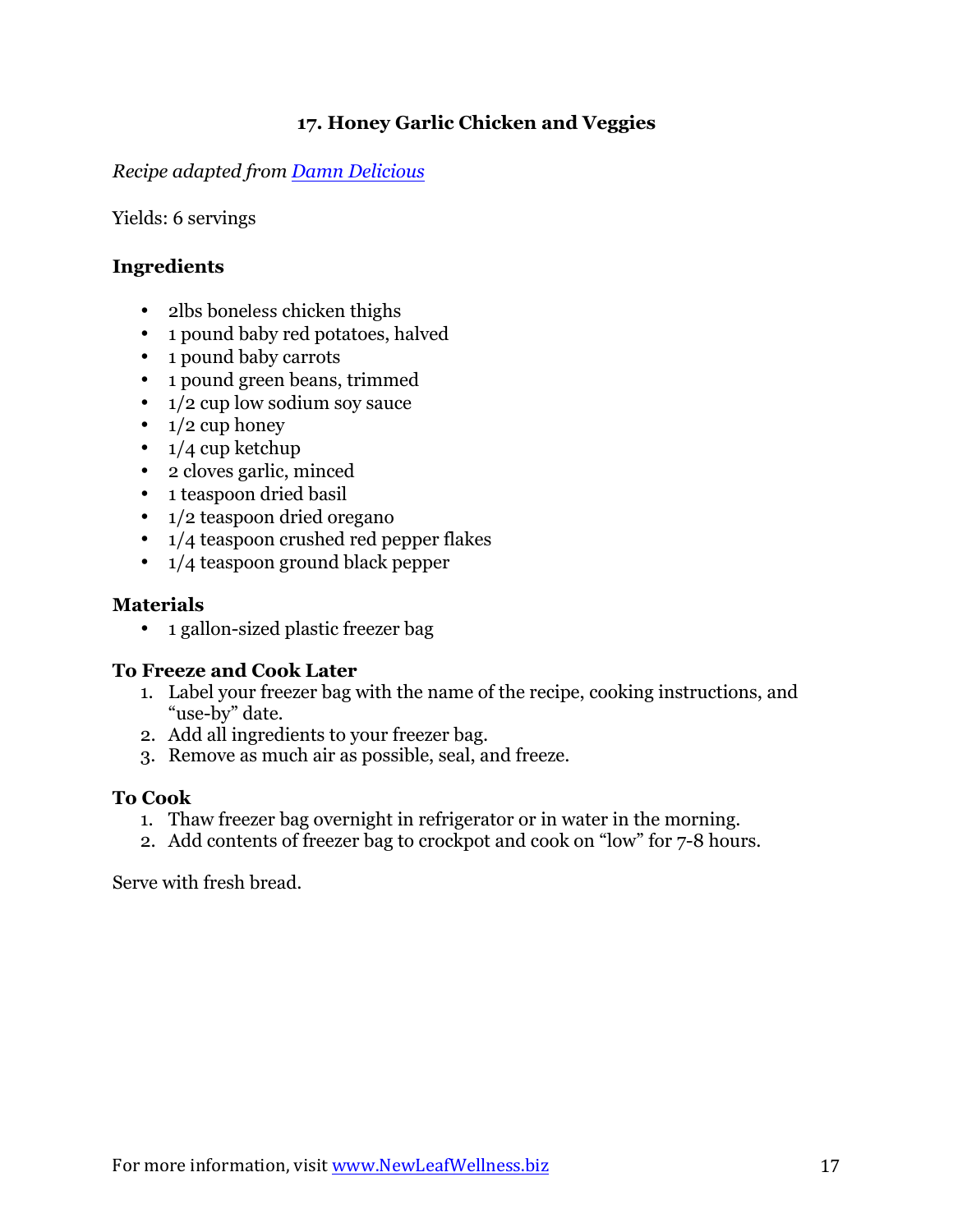# **18. Lemon Garlic Chicken**

*Recipe adapted from [All Recipes](http://allrecipes.com/recipe/18032/slow-cooker-lemon-garlic-chicken)*

Yields: 6 servings

# **Ingredients**

- 1 teaspoon dried oregano
- 1/2 teaspoon salt
- 1/4 teaspoon ground black pepper
- 2 pounds skinless boneless chicken breasts
- 2 tablespoons butter
- $1/4$  cup water
- the juice from one lemon (about 3 tablespoons)
- 2 cloves garlic, minced
- 1 teaspoon chicken bouillon granules

# **Materials**

• 1 gallon-sized plastic freezer bag

# **To Freeze and Cook Later**

- 1. Label your freezer bag with the name of the recipe, cooking instructions, and "use-by" date.
- 2. Add all ingredients to your freezer bag.
- 3. Remove as much air as possible, seal, and freeze.

# **To Cook**

- 1. Thaw freezer bag overnight in refrigerator or in water in the morning.
- 2. Add contents of freezer bag to crockpot and cook on "low" for 6 hours or on "high" for 3 hours.

Serve over spaghetti with fresh chopped parsley (optional).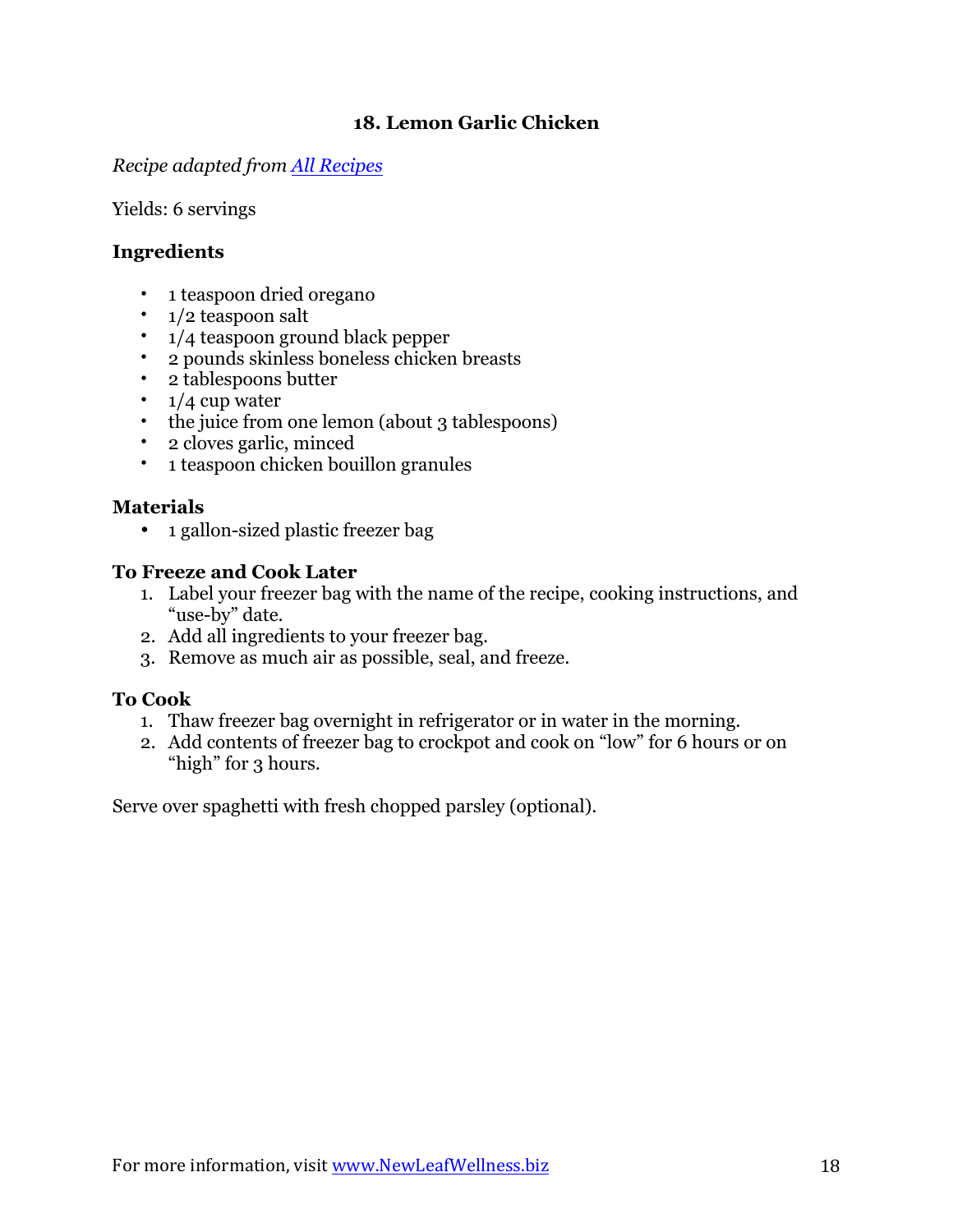# **19. Southwestern Chicken Chili**

*Recipe from [New Leaf Wellness](https://newleafwellness.biz/2015/02/18/slow-cooker-southwestern-pork-chili/)*

Yields: 6 servings

### **Ingredients**

- 1 pound chicken breasts
- 1 small yellow onion, peeled and chopped (1 cup)
- 2 ribs of celery, chopped (about one cup)
- 2 large carrots, peeled and diced (about 1/4 pound or 1 cup)
- 1 red pepper, chopped
- 14oz can of tomato sauce
- 15oz can of black beans, drained and rinsed
- 1 cup frozen corn
- 2 tablespoons light brown sugar
- 1 cup chicken broth
- 3 cloves of garlic, minced
- 2 teaspoons chili powder
- 1 teaspoon oregano
- 1/2 teaspoon salt
- 1/4 teaspoon pepper

# **Materials**

• 1 gallon-sized plastic freezer bag

# **To Freeze and Cook Later**

- 1. Label your freezer bag with the name of the recipe, cooking instructions, and "use-by" date.
- 2. Add all ingredients to your freezer bag.
- 3. Remove as much air as possible, seal, and freeze.

#### **To Cook**

- 1. Thaw freezer bag overnight in refrigerator or in water in the morning.
- 2. Cook on "low" setting for 6-8 hours or until chicken is cooked through and veggies are soft.
- 3. Shred chicken.

Serve topped with cheddar cheese and crushed tortilla chips.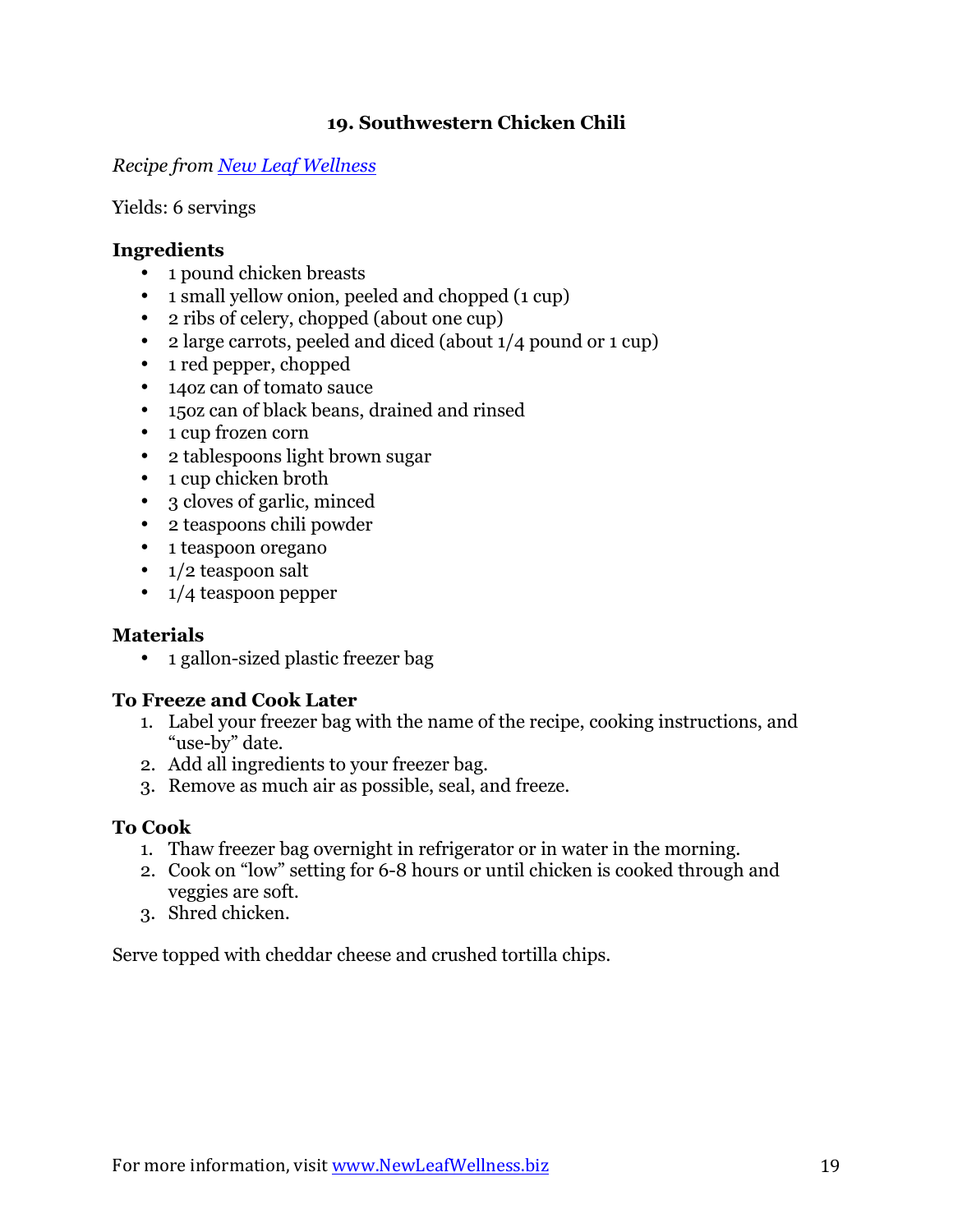# **Grocery List for all 19 Chicken Crockpot Freezer Meals**

(The number next to each ingredient corresponds to its recipe number.)

# **Produce**

- 9 small yellow onions (about 3 pounds)  $(2, 3, 5, 7, 8, 13, 14, 16, 19)$
- 3 green peppers  $(2, 6, 8)$
- 7 red peppers  $(2, 6, 11, 13, 19)$
- 12oz bag of fresh or frozen cranberries (3)
- 1 navel orange for zest (3)
- 1 lime for juice (You can substitute 1 tablespoon apple cider vinegar) (13)
- 2 lemons for juice  $(4, 18)$
- 1 bunch/stalk of celery (you need 4 ribs)  $)(5, 19)$
- 35 cloves garlic  $(3-4$  bulbs)  $(2, 3, 4, 7, 11, 13, 14, 15, 16, 17, 18, 19)$
- $\cdot$  1-inch fresh ginger root (15)
- 5oz fresh baby spinach (16)
- 1 pound baby red potatoes (17)
- 4 large carrots (about  $1/2$  pound)  $(11, 19)$
- 1 pound baby carrots (17)
- 1 pound green beans (17)

#### **Meat**

- 27 pounds boneless skinless chicken breasts  $(1, 2, 3, 4, 5, 6, 8, 9, 10, 12, 13, 14, 16,$ 18, 19)
- 2 pounds of ground chicken (11)
- 6 pounds boneless, skinless chicken thighs (7, 15, 17)

#### **Freezer**

• 16oz bag frozen corn (you only need 3 cups, but can add leftover to chili) (6, 19)

# **Cold**

- 1 stick butter  $(4, 12, 18)$
- 12oz sour cream (10)
- 8oz cheddar cheese (about 2 cups shredded) (10)

# **Miscellaneous**

- $1/2$  cup dry white wine (4)
- $4\frac{1}{2}$  cups ketchup (I like Simply Heinz)  $(3, 7, 8, 9, 11, 17)$
- $1\frac{1}{4}$  cup + 1 tablespoon low sodium soy sauce  $(7, 11, 15, 17)$
- 5 teaspoons + 4 tablespoons Worcestershire sauce (8, 9)
- 12 corn tortillas (10)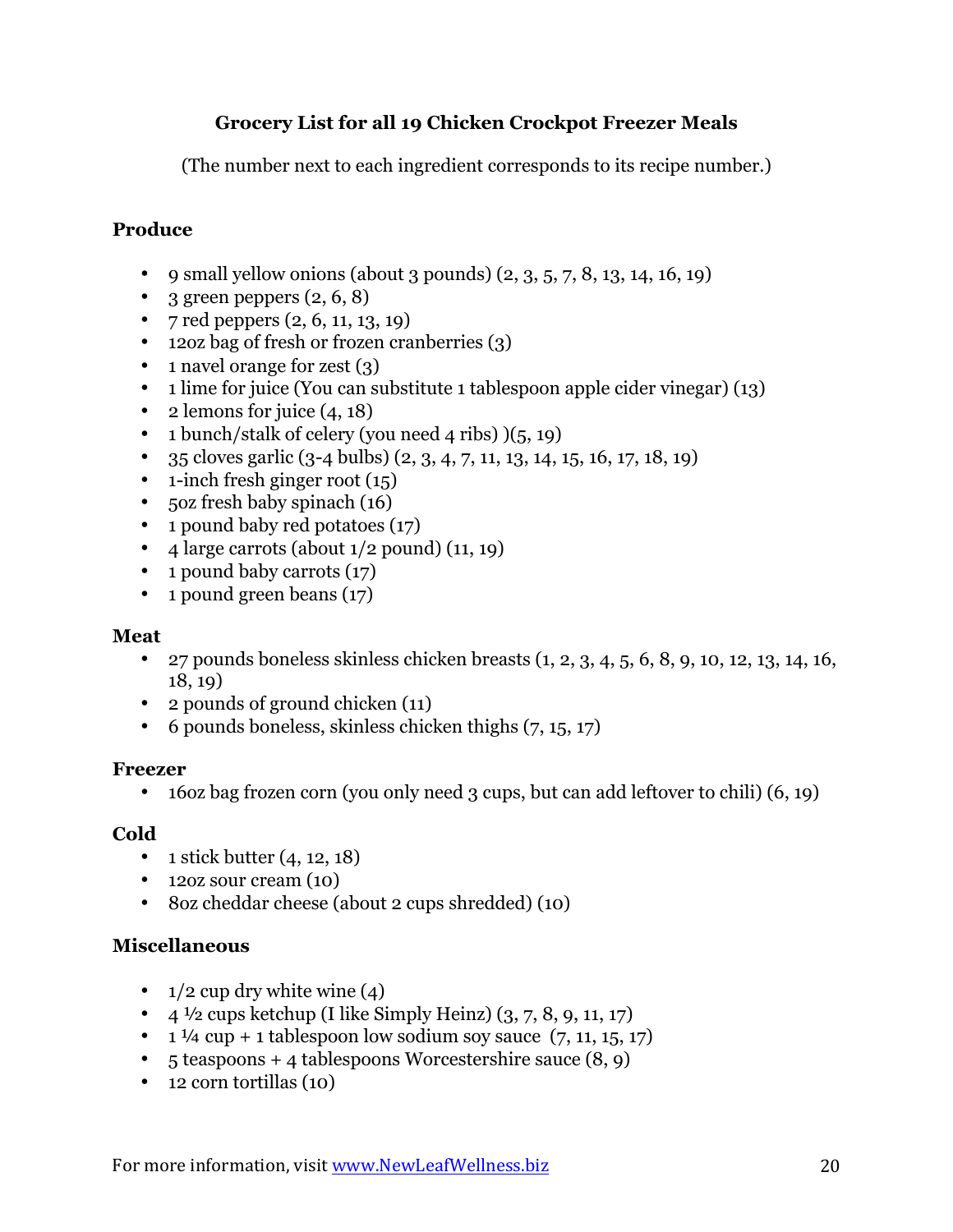# **Canned**

- $\frac{1}{2}$  cup + 1 tablespoon hot sauce (9, 12)
- 1 can of quartered artichokes (14oz) (4)
- 1 tablespoon capers (optional) (4)
- 16oz jar of salsa (6)
- 20oz can pineapple chunks in 100% juice (8)
- 3 cans black beans (15 oz each) (10, 19)
- 4 oz can of diced green chiles (10)
- 6 oz can tomato paste (12)
- 2 cups chicken broth  $(2, 19)$
- 14.50z can of diced tomatoes (4)
- 2 (14.5 oz) cans of roasted diced tomatoes (14)
- 5 cans of tomato sauce (14-15oz each) (14, 16, 19)
- 3-4 chipotle peppers (in adobe sauce) (14)
- $\cdot$  1 cup peach jam  $(15)$

# **Baking**

- 4 tablespoons corn starch  $(2, 4, 8)$
- 1 cup + 1 tablespoon brown sugar  $(3, 8, 9, 14, 19)$
- $1\frac{1}{4}$  cup + 1 tablespoon honey  $(7, 11, 13, 16, 17)$

# **Oils and Vinegars**

- 6 tablespoons olive oil  $(1, 7, 16)$
- 4 tablespoons red wine vinegar (1, 12)
- 2 tablespoons balsamic vinegar (3)

# **Materials**

- 19 gallon-sized plastic freezer bags (1-19)
- 1 quart-sized plastic freezer bag (10)

#### **Spices**

- 2 taco seasoning packets **OR** 2T chili powder, 2 tsp pepper, and 1 tsp of eachsalt, ground cumin, red pepper flakes, paprika, oregano, garlic powder, onion powder (1, 6)
- 2 ranch seasoning packet **OR** 2T dried parsley, 2tsp garlic powder, 2tsp onion powder, 2tsp dried onion flakes, 1 ¼ tsp dill, 1 tsp pepper, 1 tsp salt (Traditional ranch seasoning packets also include dried buttermilk. Add 2T if you have some on-hand.) (1, 12)
- 4 teaspoons ground black pepper  $(2, 7, 8, 10, 14, 16, 17, 18, 19)$
- 1 teaspoon garlic powder (8)
- $\bullet$  4 teaspoons cumin (10, 13)